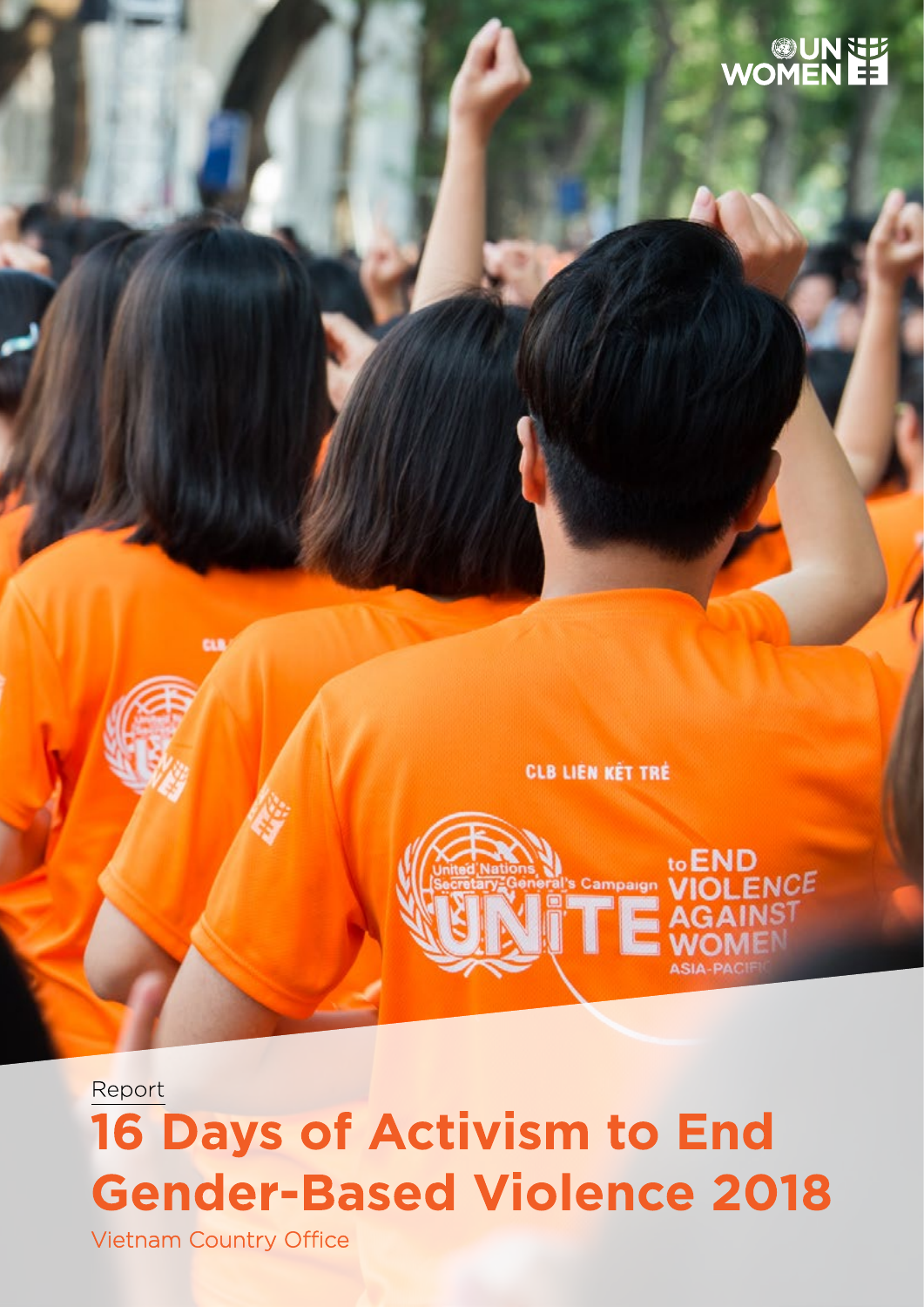**IlHearMeToo #OrangeTheWorld** #16days #endVAWG

ưởng ứng Tháng hành đông vì Bình đẳng giới và phòng ngừa, ứng phó với Bao lực trên cơ sở giới

# LÅNG NGHE **& HÀNH ĐỒNG**

Chiến dịch Toàn cấu 16 ngày hành động Chẩm dứt Bao lực với Phụ nữ và Trẻ em gái  $25/11 - 10/12$ 

# E ISSU

Viet Nam has made significant progress in gender equality during the past few decades, including improvements to legal frameworks, policies, and national institutional mechanism on gender equality during the past few decades, including improvements to legal frameworks, policies, and national institutional mechanism on gender equality and the advancement of women. This progress has been reflected in diverse areas of society, including women's improved access to education and health care and increased participation in the labour market and the political life. However, gender-based violence remains a serious problem, for which 85% of victims are women.

According to the 2010 National Study on Domestic Violence against Women in Viet Nam, **58%** of evermarried women reported to have suffered some forms of violence by their husbands at some point in their lives. In a survey conducted by Ministry of Labour, Invalids and Social Affairs (MOLISA) and ActionAid in 2016 in five cities and provinces – including Ha Noi and HCM City - **51%** of women admitted that they had experienced sexual harassment at least once. In a baseline survey of UN Women and Ho Chi Minh city Department of Labour, Invalid and Social

Affairs (DOLISA HCMC) with 1200 respondents in 2017, nearly **19%** women reported having experienced sexual harassment (SH) and nearly **12%** of men reported sexually harassing women in the last 12 months. According to a survey by UNESCO Viet Nam, more than half (51.9%) of all surveyed students reported having experienced at least one kind of school-related gender-based violent behaviors in the last 6 months. LGBT students (particularly more 'feminine' same sex attracted males or gender nonconforming/transgender youth) were at particularly high risk of victimization and exposure to all kinds of violence – **71%** of LGBT students had been physically

### **58% of ever-married women reported to have suffered some forms of violence by their husbands at some points in their lives**

abused, **72.2%** verbally abused. Incidents of all forms of SRGBV were more prevalent among lower secondary students than upper secondary students. (The 2010 National Study on Domestic Violence against Women in Viet Nam)

This situation is in part sustained by persisting gender stereotypes and social norms that support the notion of male superiority and justify discrimination and violence against women and girls. Moreover, sociocultural barriers that blame and shame victims of violence prevent women from seeking for help and have access to justice. An annual 16 days of activism campaign to end gender based violence (25/11-  $10/12$ <sup>1</sup> is one of the efforts to change the social norms. In commemoration with the UNiTE Campaign 2018 with the global advocacy theme: Orange the World: #HearMeToo and the national action month on gender equality and GBV prevention and response 2018 theme: "Take the initiative in prevention and response to violence and abuse against women and children", UN's Gender Thematic Group chaired by UN Women Viet Nam together with partners who are government agencies, embassies, international NGOs and local NGOs jointly implemented **1 online advocacy campaign and offline activities2** during 16 days of activism 25/11-10/12 to stand in solidarity with survivor advocates, women's movements and women's human rights defenders who are working to end violence against women and girls.

1 The 16 Days of Activism against Gender-Based Violence is an international campaign which takes place each year. It commences on 25 November, the International Day for the Elimination of Violence against Women, to 10 December, Human Rights Day. It was originated by activists at the first Women's Global Leadership Institute in 1991 and is coordinated each year by the Center for Women's Global Leadership. It is used as an organizing strategy by individuals and organizations around the world to call for the prevention and elimination of violence against women and girls. In support of this civil society initiative, under the leadership of the UN Secretary General, António Guterres, the United Nations Secretary-General's UNiTE to End Violence against Women Campaign (UNiTE) calls for global action to increase awareness, galvanise advocacy efforts and share of knowledge and innovations. In recent years, the UNITE campaign has utilized the colour orange to represent a brighter future, free from violence against women and girls, as a unifying theme running through its global activities. 1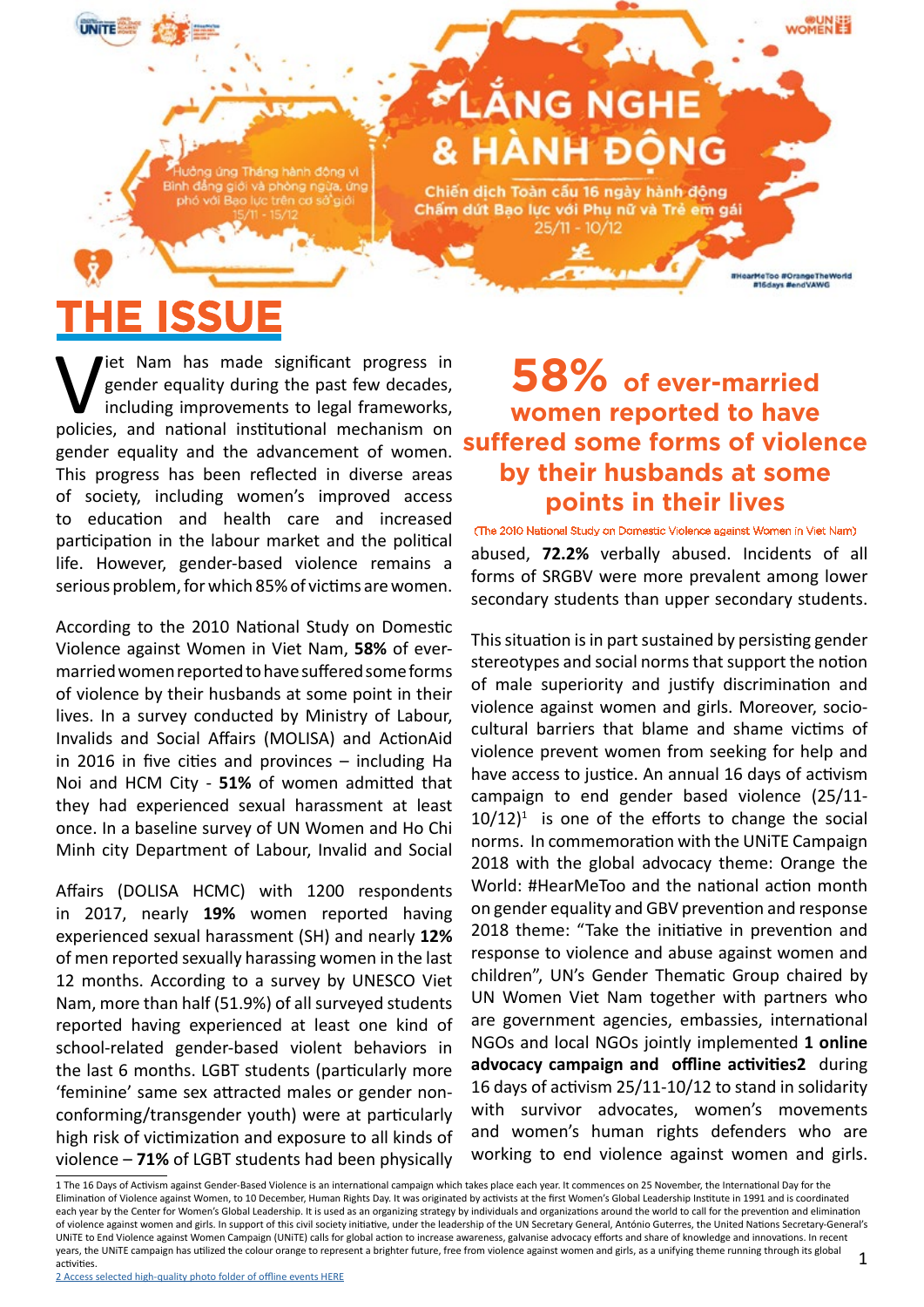

## **THE ACHIEVEMENTS IN 2018**

**[The 2018 campaign for the 16 Days of Activism to](https://www.facebook.com/unwomenvietnam/videos/1957542937884503/)  [end GBV promoting the message "HearMeToo"](https://www.facebook.com/unwomenvietnam/videos/1957542937884503/)** marked the year 2018 by creating "wow" moments to draw attention to the issue. It offered more opportunities for targeted audience to "listen" both online and offline, using the voices of real survivors and activists on the ground to speak of the situation and interventions, helping the audience to understand and then commit to a change. UN Women Viet Nam office (VCO) as a chair of UN GTG group coordinated one **Joint social communication campaign** Orange The World - #HearMeToo with **[12](https://www.facebook.com/unwomenvietnam/playlist/281217189252015)  [disadvantaged group's stories](https://www.facebook.com/unwomenvietnam/playlist/281217189252015)** of violence experience highlighted – followed with **[12 commitments](https://www.facebook.com/unwomenvietnam/videos/391744688231156/)  [from 12 heads of agencies/organizations](https://www.facebook.com/unwomenvietnam/videos/391744688231156/)1 and [UN Resident coordinator](https://www.facebook.com/unwomenvietnam/videos/391744688231156/).** Towards the end of 16 Days, UN Women produced and **[published a video](https://www.facebook.com/unwomenvietnam/videos/391744688231156)** presenting collective One UN voice on ending gender-based violence with commitments from UN Resident Coordinator in Vietnam, UN Head of Agencies, staff, and partners. In total, VCO Facebook page received **1,677 new page likes** and **1,730 new page followers** during the campaign (running from 12 November to 10 December), reaching **132,511 people**, with **47,522 total engagements**.

In addition, **five following joint offline events** were organized with different partners including **UN agencies, governments, CSOs and private sectors** to call for concrete actions to end GBV:



#### **SPEAK UP FOR GENDER EQUALITY**

**[The Journey for Gender Equality](https://www.facebook.com/unwomenvietnam/videos/1957542937884503/)** with four orange buses carrying the message of ending violence against women and girls departed from four universities and high school in Hanoi. The buses were joined by **four Ambassadors of G4 embassies** (Norway, New Zealand, Switzerland and Canada) and **Head of Office of UN Women Viet Nam, Country Director of Plan International, Vice President of Youth Union Federation, Mrs. World Wide Duong Thuy Linh** and over **100 Hanoi students** (half male, half female). On the bus journey, distinguished guests and students had the opportunity to exchange and discuss topics related to gender equality with a clear message on saying NO to VAW. A Facebook event was created for the event and received 2,200 responses; 392 people registered for an open ticket while only 50 open tickets are available.



In the spirit of "No One Left Behind" of the Sustainable Development Goals, VCO created an open forum on gender issues through the **[Speak Up](https://www.facebook.com/unwomenvietnam/videos/1957542937884503/) [for Gender Equality](https://www.facebook.com/unwomenvietnam/videos/1957542937884503/)** event offering 400 participants (250 women and 150 men) the opportunity to listen to experience of 10 speakers with diversified background such as youth, people with disabilities, celebrities, the LGBTIQ  $+$  community, the scientific community and people working in both formal and informal sectors. This event is *a symbol for UN Women's coordination mandate* when it was coorganized by UN Women Viet Nam and (Embassies of Canada, Norway, New Zealand and Switzerland in Vietnam, Vietnamese Women's Museum, Viet Nam Volunteer Center, Plan International Vietnam and the United Nations International School of

1 12 UN agencies and organization partners join the social media campaign includes: UNFPA, UNICEF, IOM, UNAIDS, UNDP, UNESCO, Plan International, Irish Aid, Share Our Stories S.O.S, Australia Embassy, SCDI, Institute for Development & Community Health LIGHT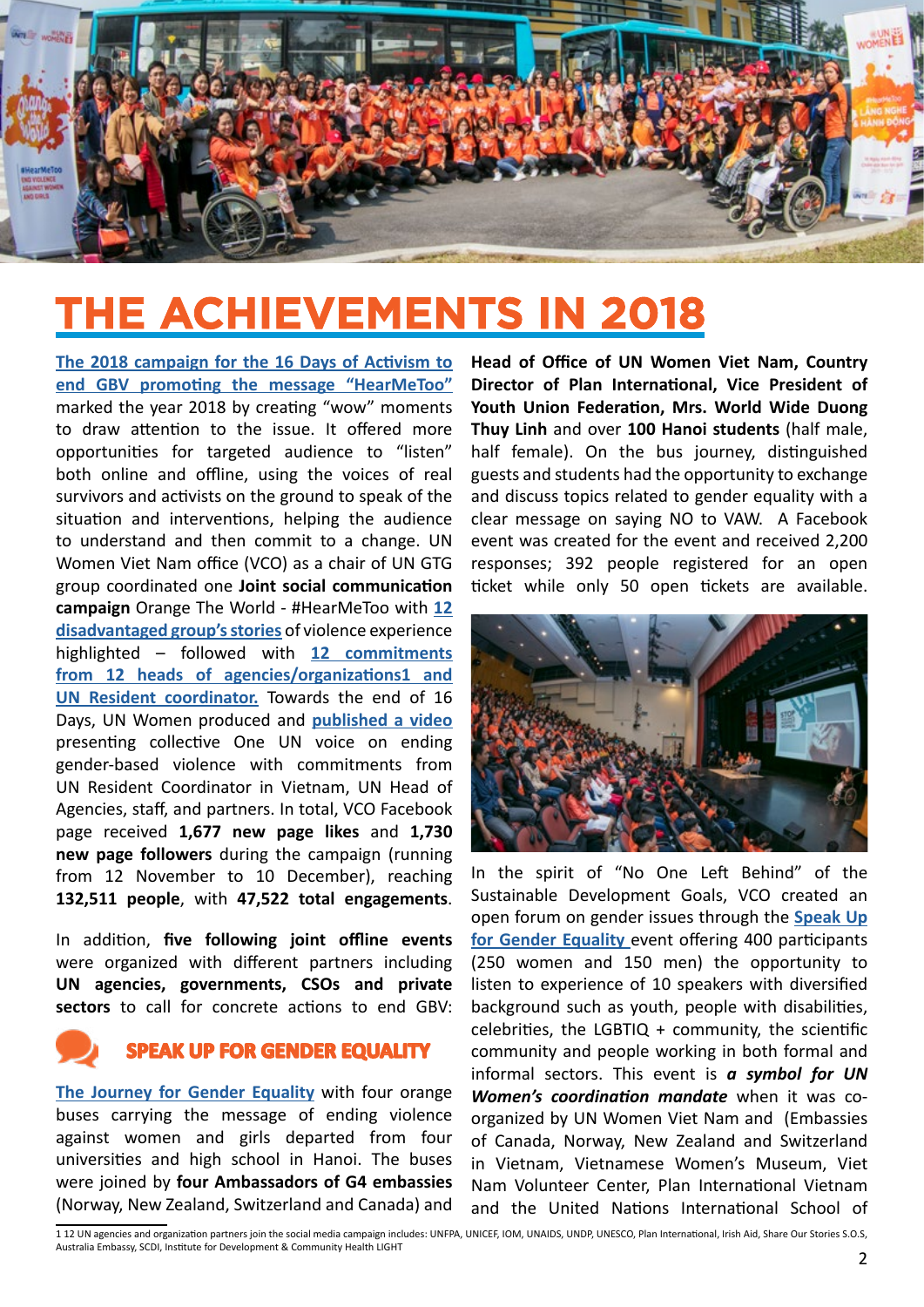Hanoi, Hanoi Department of Transportation and Center for Public Transport management).



**LEAVE NO ONE BEHIND TRAINING** 



**[Training for celebrities and media](https://www.facebook.com/unwomenvietnam/videos/2322213667819897/):** UN Women in cooperation with UNAIDS and a private media company - Sunrisesvn Agency - organized a training and dialogue with over 30 journalists and famous celebrities such as **Miss Universe Vietnam - H'Hen Nie** and **Miss Vietnam 1st Runner-Up - Hoang Thuy,** together with **people who are at high risk or living with HIV** on the topic of gender and HIV prevention and response - leave no one behind. Every participant of the event committed to supporting the National Month on GE and GBV prevention and response and the global Unite 16 days of activism campaign to end gender-based violence to take action against Gender-based violence by spreading meaningful messages such as #EndViolence #LeaveNoOneBehind #ZeroDiscrimination #HearMeToo etc. Messages in the workshop on sexual harassments linked with #Metoo movement were later conveyed by **Miss Universe Vietnam - H'Hen Nie at the stage of the Global Miss Universe's top 5** on 17 December when she was asked by the judge on her opinion toward #Metoo movement.

**DANCE FOR KINDNESS**



**[Dance for Kindness and Open exhibition on GE](https://www.facebook.com/unwomenvietnam/videos/1957542937884503/) [and GBV:](https://www.facebook.com/unwomenvietnam/videos/1957542937884503/)** On the morning of the international day to eliminate VAWG 25-11, by Hoan Kiem lake - the heart of Ha Noi - capital of Viet Nam, around **5,000 dancers** #Orangetheworld by a 2-min Freezemob to remember victims and survivors of gender-based violence and an impressive Flashmob to call for action to end GBV welcoming the World Kindness Week and the starting of #16Daysof Activism against Gender-based Violence. At the same time, a photo exhibition showcasing photos and stories on promoting gender equality and ending violence to women and girls has been opened to the public at walking streets by the lake attracting thousands of viewers compared to only hundreds of viewers when it was exhibited in the museum. This event is also a showcase of the partnership among UN Agencies (UN Women and UNESCO), governments (Youth Magazine - Youth Union and Vietnam Women's Museum), CSOs (Care International, Homeland Charity Foundation, CSAGA, DKT Youth Club) and private sectors (Aus4Skills and Coca Cola).

### **ORANGE BUS & BUS STOPS LAUNCH**



**[Orange buses and bus stops in HCMC:](https://en.vietnamplus.vn/solutions-to-end-sexual-harassment-against-women-girls-in-public/142679.vnp)** 26 buses of the most crowded bus route from city centre to Thu Duc University Village and the nationwide largest and most equipped bus station - Ham Nghi – were painted in orange to communicate the message "#HearMetoo - Hear and Act for a safe city to women and girls" with the joint efforts of UN Women, ActionAid Viet Nam, DOLISA HCM, Centre for Public Management – DOT HCMC and SunrisesVN Agency. This was the kick off of the HCM city's plan to have more bus routes and 50 bus stations city wide painted in orange in the future under the HCM safe and friendly cities programme for women and children. In addition, security cameras installed and a communication radio spot on SHSV broadcasted in the speaker system on these buses to raise public's